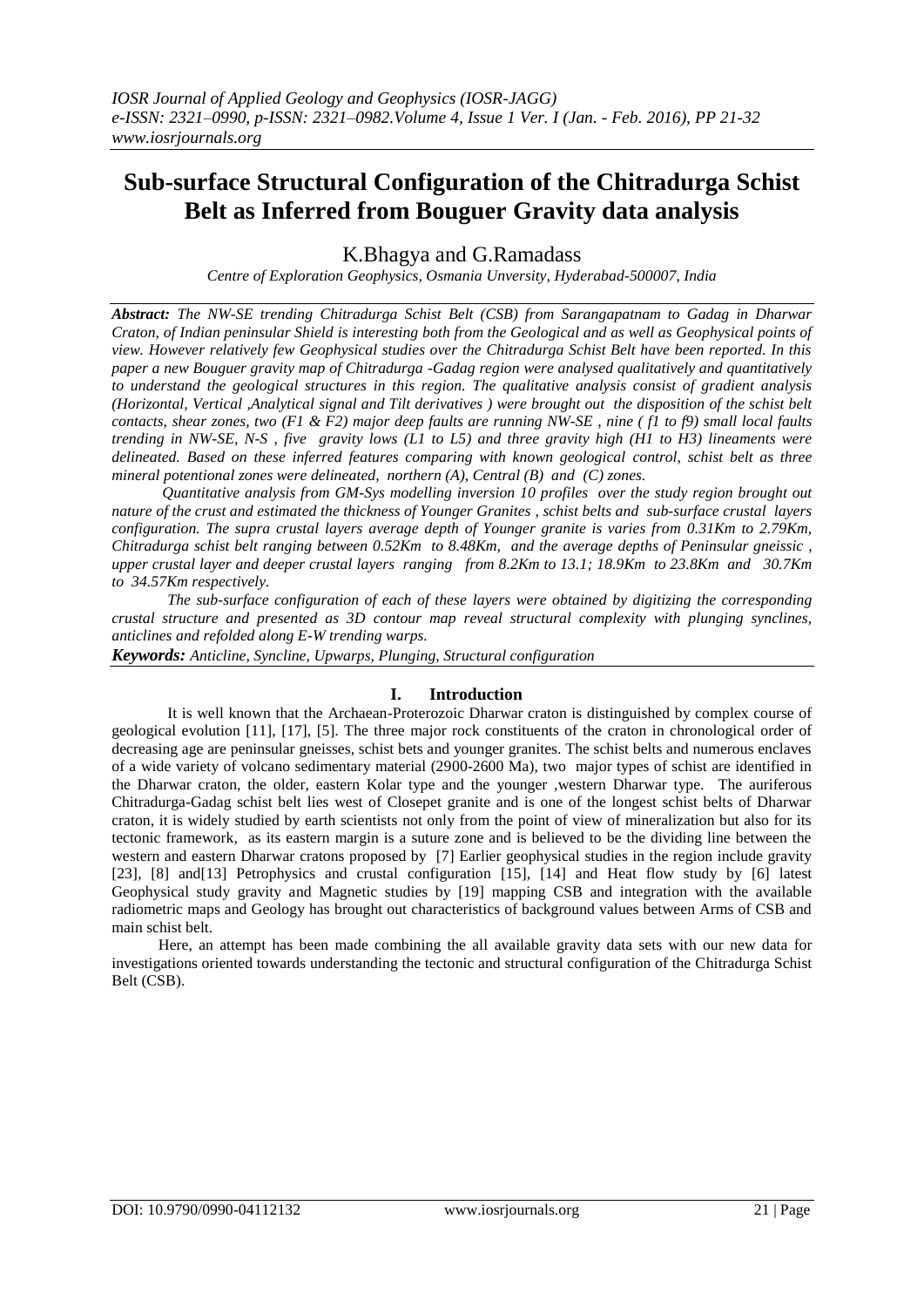

**Figure.1.** Geology map of the (Chitradurga Schist Belt ) study area. (modified after Jayananda et al., 2011a, b; Radhakrishna and Vaidhyanadhan, 2011)

Chitradurga Schist Belt (CSB) lies west of Closepet granite and is one of the longest schist belts of Dharwar craton with a north-south (N-S) [24], NNW-SSE trend extending from Srirangapatna in south (Karnataka, India) to Gadag in north. Figure.(1) Shows the geology of the study area of and adjacent region in the CSB. The region, bounded on western part of India extends from latitude  $12^{\circ}30'$  to  $15^{\circ}45$   $\Box$  N and longitude 75°20' E to 77°E and covers an area of it attains a maximum width of 40 km near Chitradurga and occupies over 6000 sq.km area with a strike length of 460 km compressing thick sequence of metasediments and metavolcanics belonging to the Dharwar Supergroup. It exposes the complete succession of cratonic rocks such as Sargur and Dharwar supracrustals, basement and intrusive gneisses and younger K-rich granitoids [18].

The Dharwar Supergroup is grouped into two subgroups viz. older Bababudan Group and younger Chitradurga Group, [22]. The regional structure of the CGB has been described as second generation central anticline flanked by first generation synclines on either side [10]. These structures are refolded along E-W trending warps formed during deformation of different stages [19]. CSB is widely known for its mineral potential, particularly gold mineralization, and is being exploited since long [20].

It is widely studied by earth scientists not only from the point of view of mineralization, twenty six gold incidences in different host rocks of the CGB are reported along the eastern extremity of the CGB and in proximity to the CBSZ. Three most important gold deposits occurring along the close proximity of the CBSZ are Ajjanahalli, G.R.Halli and Gadag. Gadag Gold Field (GGF) is located in the northern part of the Chitradurga schist belt In the Dharwar Craton of southern India (figure.2). The CGB, also known for its copper and iron mineralization, is interpreted to have formed as a result of collision tectonics and closure of a basin between two juvenile continental crust blocks [12].

# **III. Gravity Data Base:**

A total of 941 gravity observations were made with a station interval of 500 meters, along available roads and paths in the Gadag study area (Figure.1) with the Model G941 LaCoste & Romberg Gravimeter. Along with existing data from NGRI [1], [2], [3] and GSI and CEG [13], [14] and latest publication of GSI [19], might provide more information about the structure of the Chitradurga-Gadag Schist Belt.

# **IV. Qualitative Analysis:**

The colour shaded Bouguer gravity map of the area (GSI & NGRI-2006). Between 12°30'N to 15°45'N latitude and 75°20'E to 77°E longitude is shown in the (Figure.2). This map shown some prominent five gravity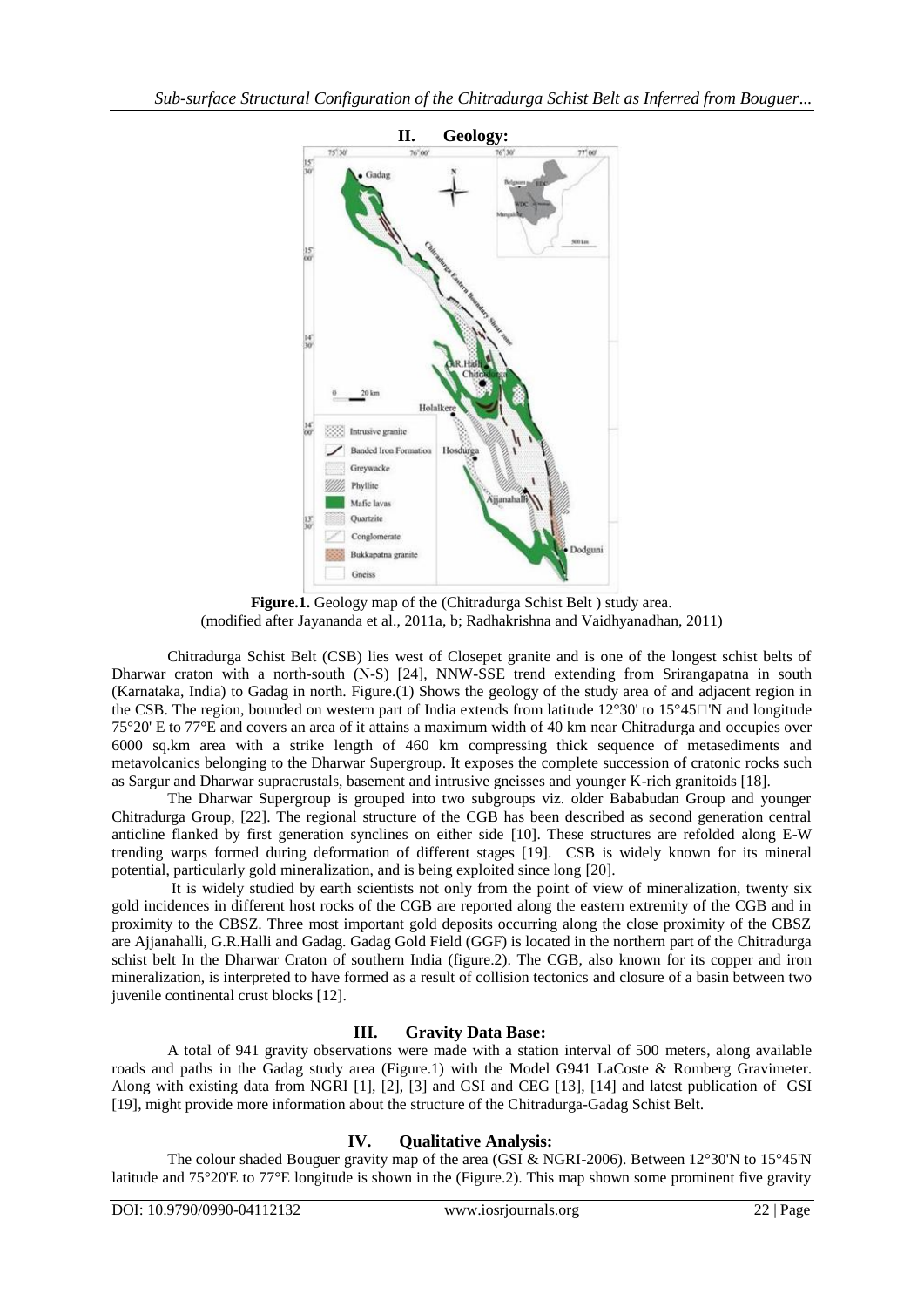lows (L1 to L5) and three gravity highs (H1 to H3), the lows are extending of negative anomaly is not limited to any geological formation but is predominant over granite gneisses and schist as well but the gravity low probably a result of several granites batholiths expose in this region L1 prominent at Sasival in SW part (- 100mGal to -104mGal ), L2 is pronounce gravity low (L2) of -104 mGal central at Huliyar extending in the direction of NW-SE up to Holalkere, another prominent negative anomaly low (L3) -96mGal has been observe to the south of Brahmasagara trending in the direction of E-W curvature type, L4 is characterizes by broad gravity low 100 mGal at North of Brahmasagara and start at Brillicrodu and trending NW-SE direction and L5 - 110mGal at western boundery of Gadag and CT schist belt and broad gravity L5 conforming to its orchard shape. The gravity lows might be explaining thickness of the crust or Moho due to isostatic compensation. From the Bouguer gravity contour map, three gravity highs (H1),(H2) and (H3), H1 is starting from North of Nagamaga its passing through the Yadiyur upto Anabur and it is trending NW-SE direction with folding contour, another gravity High (H2) is small extending almost NE-SW direction Harchadagalli and H3 is runs Harchadagalli south to Gadag north and it is trending NW-SE direction.



**Figure.2.**Bouguer Gravity map of the Study Area.

Based on the distribution of density variations and there structures where the gravity highs NE-SW to NW-SE consider as the low density inclusion. The strike slip fault in the region and also this co-inside with changes of phases of metamorphism from green schist phases to the North of 14°30', the NW-SE trending are seen up to  $15^{\circ}30'$ .

## **V. Gradient Analysis:**

 The horizontal gradients along the X-directions represent the rate of change of the gravity field in the corresponding directions (Figures.3). That is, the x gradient highlights anomalies with large components disposed along the y-axis, and vice-versa. However, in the study area, the Chitradurga Greenstone Belt (CGB) schist belt by and large, trends in the NS and the NW - SE directions, the horizontal gradient maps are indicative of subtle signatures defining local extents of sub-bodies and faults.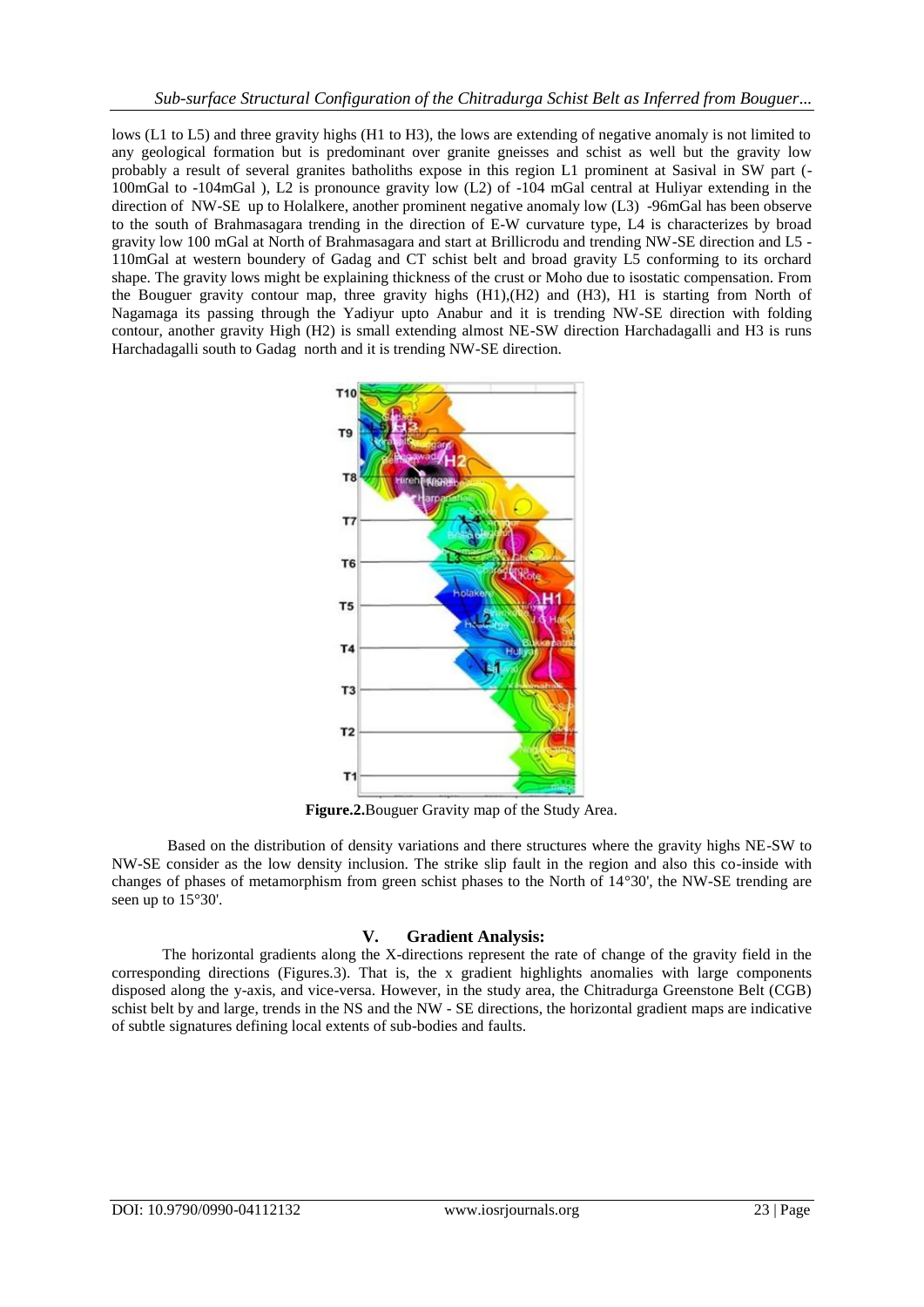

**Figure 3.** Horizontal derivative map of the Chitradurga Schist Belt

Vertical gradient map (Figure 4), on the other hand are based on the concept that the rate of change of gravity field with elevation is much more sensitive to changes in rock densities near the ground surface than at depth, therefore such maps constitute a useful technique for demarcation of geological boundaries, details of which are obscured in the original map.



**Figure 4.** First Vertical derivative map of the Chitradurga Schist Belt.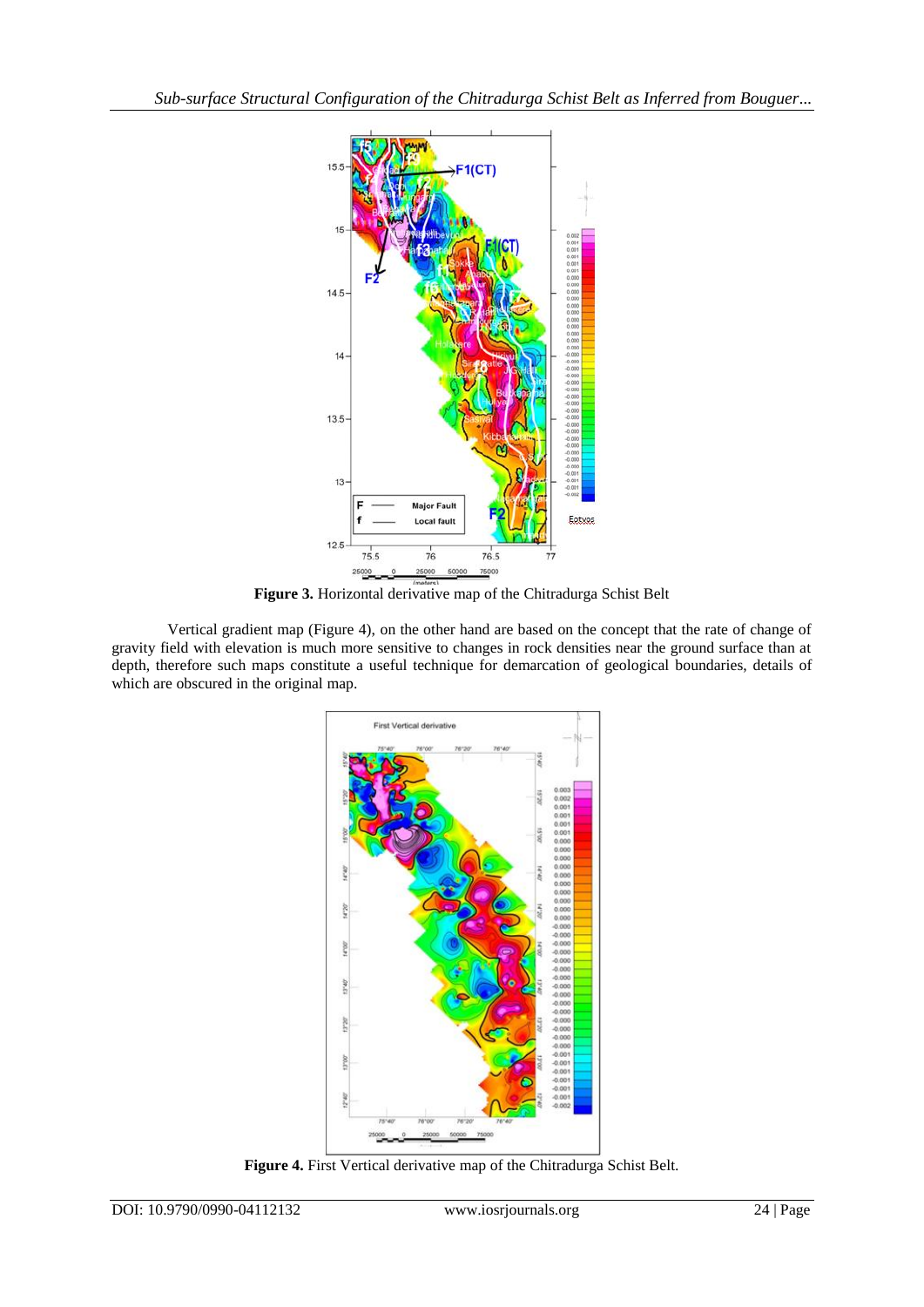## **VI. Analytical signal:**

The analytical signal amplitude being the square root of the sum of the squares of the horizontal  $(x)$ and vertical (z) components of the field encompasses information of the gravity field variation along the orthogonal axes completely defining it. Precise delineation of structural features and boundaries of causative sources is possible on this map. For targets with adequate contrast with respect to host rocks, the peak values in the contour map position the body. From figure (5) evident that clearly based on that Analytical signal map five sector (A,B,C,D,E) were identified that is North, Central and Southern blocks. The first, second bodies i.e A-block and B-blocks in Notherns identified and some of deposition of gold occurrences located in these blocks like Gadag gold mine, Kanganhosur etc. In Central region of Chitradurga-Gadag schist C-block and D-blocks are identified, in these blocks most of deposition of gold occurrences located like Chikkannanahalli, Ajjanahalli gold deposites. All of these blocks are separated by small local faults it is shown in the Figure.(6).



**Figure.5.** Analytical Signal map of the Chitradurga Schist Belt.



**Figure.6.** Integrated Structural map of Study area (CSB)

Bouguer gravity minimum value -99.2 mGal and Maximum -49.7 mGal in Gadag schist belt three maximum highs observed over the Gadag region. Low anomalies observe three zones (gravity lows) that is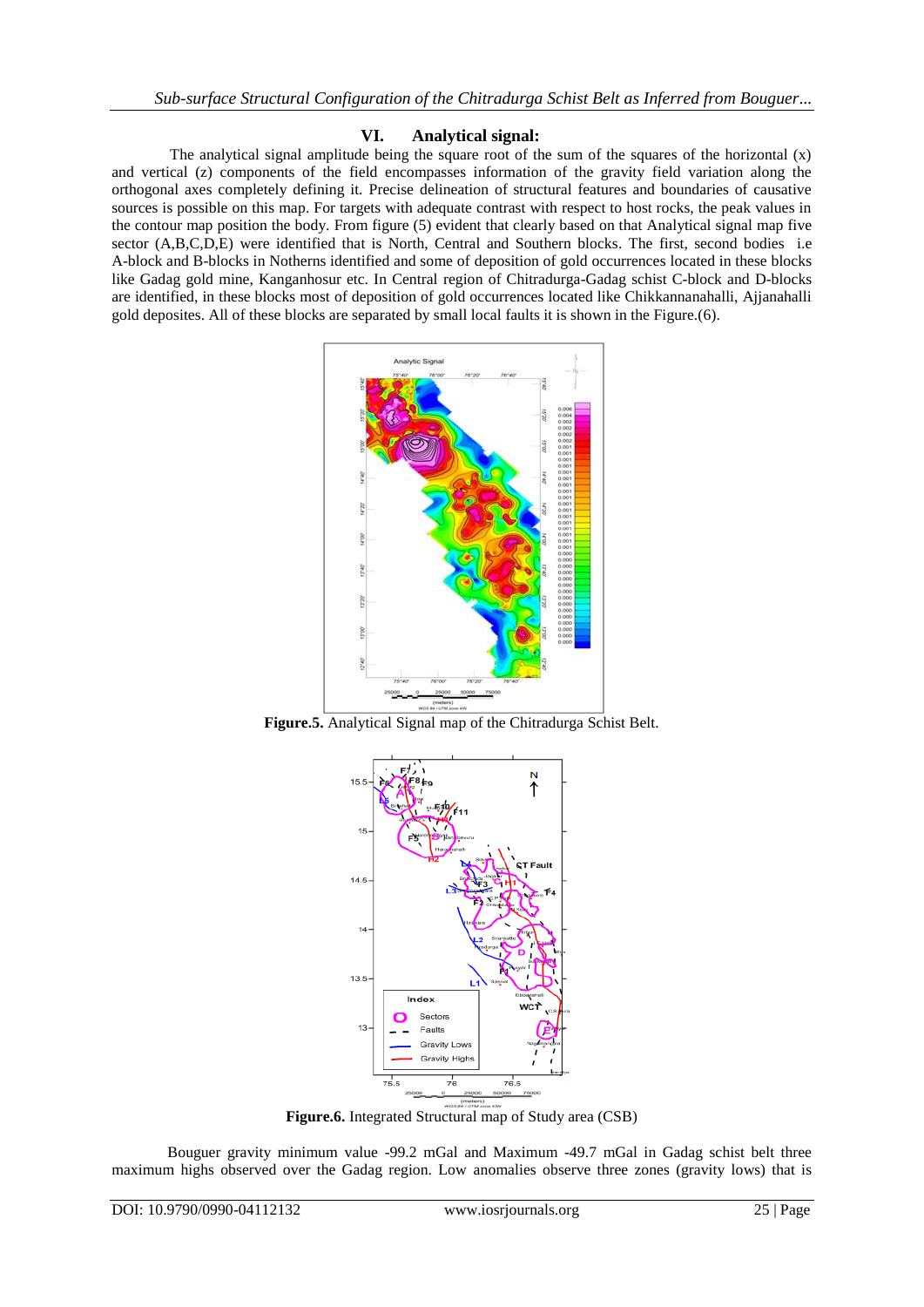observe western part of the Gadag, high are separated by gravity lows, low gravity observe at Northern sector at Doni (L5). Figure.2 shown the Bouguer gravity color shaded new gravity map of the study Area (latitude 12°30' to 15°45' N and longitude 75°20' E to 77° E). The map is characterized by gravity anomalies along the CT schist belt has a total range of -99.2mGgal (min) to -49.mGals (max), range of maximum at near Gadag (Nothern part), Jagalur (Central part) and Huriyur (Central part) and Kibbanahalli (Southern part) and lows were observe at Sirihutti (Nothern part), Brillicrodu ( Central part ) and Holakere(Central part), Huliyar (Southern part) and Sasival (Southern part).

## **Gadag sector:**

Bouguer gravity anomaly contour map of the region with locations of towns / villages marked on it. The Bouguer gravity values were contoured at an interval of 2 mGals to give a representative picture of the gravity variation in the region. From Figures (5), it can be seen that the region has an overall Bouguer gravity relief of approximately 40 mGals with Bouguer amplitudes increasing from -100 mGals to -60 mGals. The distinct feature of this map is the elongated N-S trending high zone that Compasses to the Gadag schist belt. The Gadag high (HI) corresponds to a gravity anomaly of approximately 20 mGals. Further north, the trend of HI changes from NNW to N-W (H2) indicating the changes in the trend of the schist belt towards the west.

The general decrease in Bouguer gravity in the South and North and NE suggests a corresponding deep occurrence of the host rocks in the SW and NE it is evident that gravity high zone (H1 and H2) are discontinues suggested a NE-SE fault On the other hand, the lows on either side of the Gadag high, L I that runs NW-SE and L2 and L3 which run approximately N-S, show up as anomalies of 5-7 mGals magnitudes.

## **Central Sector:**

The Chitradurga schist belt is widest in the central part (Hosdurga-Hiriyur) with equal distribution of linear patches of metavolcanics (gravity highs) and meta sedimentary (gravity low) A narrow patch of gravity high characterizes the southern part. General trend of Chitradurga Schist Belt (CSB) is NW-SE (Nothern and Central parts) to near N-S (Southern part), southern part is devoid of any meta-sedimentaries. In the central sector three gravity high zones are characterizes in the NW-SE directions and southern part low amplitude gravity high is observe similarly in central sector zone L3 low gravity are observe at Brillicrodu.

#### **Southern Sector:**

L1, L2 and L4 are observes at southern and central part of CSB. L1 at Sasival is trending NW-SE, L2 at Huliyar to Hosdurgs NW-SE and changing direction near North-South direction. L4 at NW-SE at Brillicrodu has reflected by electrical gravity closer and indicating the narrow disposition and intrusion granites and L5 is observed at North near Srirahalti.

In the northern sector there are two gravity highs, H1 gravity zone is falling in the Chitradurga - Gadag schist belt zone, situated to the north-east of the Shimoga belt. It has a linear extent of more than 300 km. The belt is quite narrow, just about 50 km wide and elongated accurately in a almost N-S direction [23]. On Bouguer gravity map (Fig. 2) has brought out the Chitradurga fold closures is very well expressed as a positive axis flanked on either side by a gravity low. The gravity low may be suggest that the schistose formations have relatively shallow depth continuity within in the gneissic basement. Interestingly, the younger Chitradurga granite forming the core of Chitradurga closures is characterized by a gravity low. The region has an overall Bouguer gravity relief of approximately 40 mGal with Bouguer amplitudes increasing from -100 mGals to -60 mGals. The distinct feature of this map is the elongated, slightly arcuate, N-S trending high zone (H2) that corresponds to the Gadag Schist. Further, the fault F2 is abutting the gravity high.

The eastern margin is a thrust Fault (CT) marked (Fig  $3, 4, \& 5$ ) whose marked by a strong mylonite zone, Schist belt primarily consist of mafic and ultramafic rocks with meta sediments (Greywacke, Conglaramerate and banded iron formations) and granite intrusive [26] along margins of Chitradurga schist belt (CT). The usually show gravity highs and lows related to mafic and falsie intrusive and crustal thickening**.**

## **Tilt Derivative:**

The gravity tilt derivative (Figure.7), used to derive the local wave number, it will show that the combination of the tilt derivative and its total horizontal derivative, vertical derivative are highly suitable for mapping shallow basement structure and mineral exploration target and that they have distinct advantages over many conventional derivatives. The Chitradurga Green Schist belt are clearly demarked the CT fault and boundaries. There are very few granitic intrusions in the western block. Based on these differences a major tectonic divide along the Chitradurga–Gadag schist belt, known as the Chitradurga Boundary Fault, is proposed. Difference of opinion exists over the location of this fault, although there is general agreement over the importance of this feature in the evolution of the Dharwar Craton. In view of these differences, the location of the Chitradurga Boundary Fault is shown as a grey band in Fig. 1. Several pieces of geological evidence, such as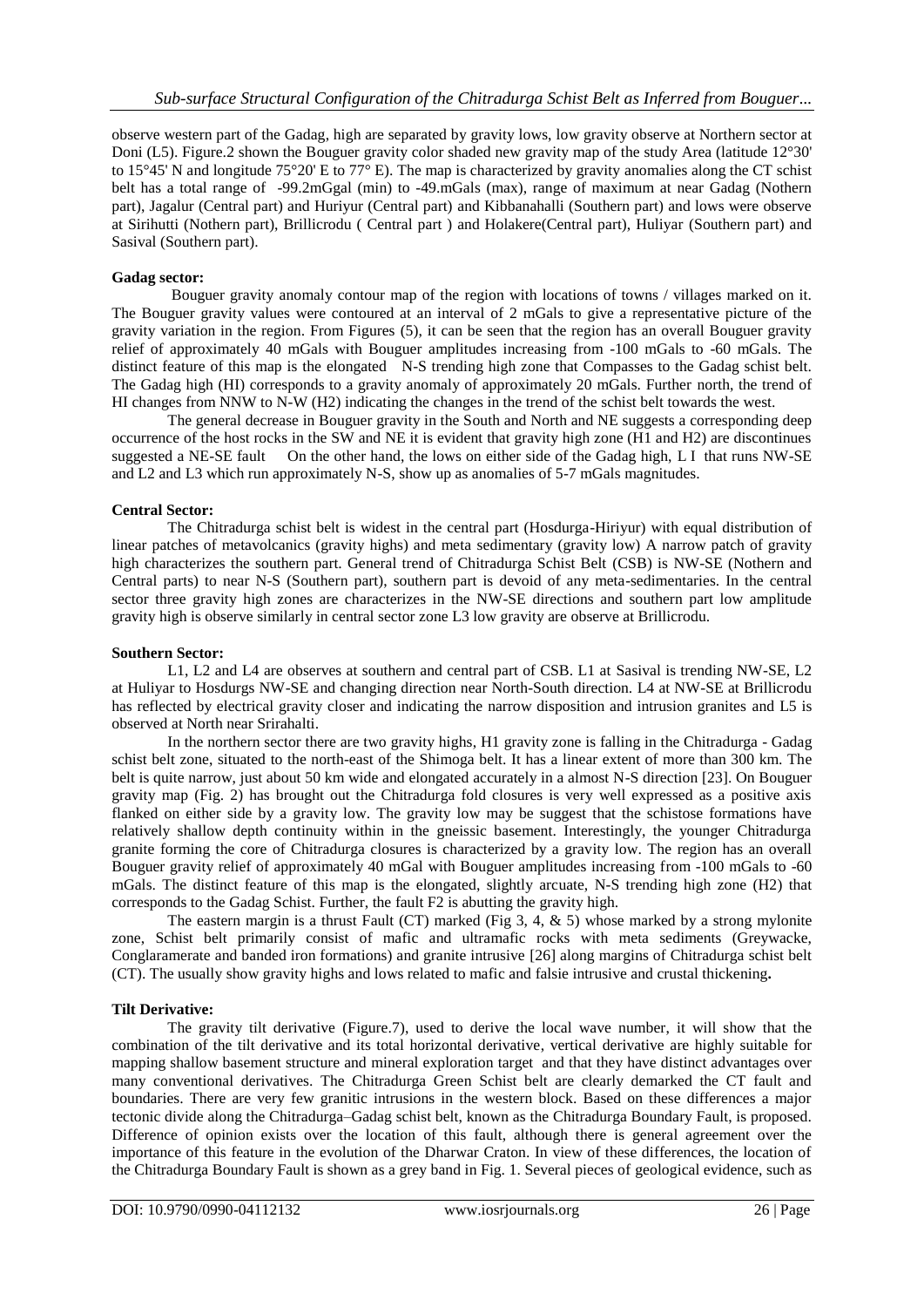the presence of the recumbent fold belts and thrusts [9], crustal shortening as indicated by the folds, consistent east-dipping axial schistocity, and the presence of deep-water marine sediments such as greywackes, oceanic tholeiites, komatites and intermediate acid volcanics and bedded sulphides along Chitradurga Gadag schists, led [27] to suggest that the Chitradurga Boundary Fault may be an Achaean suture located along the Chitradurga– Gadag schist belts. On the basis of geochronological and geochemical considerations, however, [22] believe that the Chitradurga Boundary Fault is located along the western margin of the Closepet granites.



**Figure.7.** Tilt Derivative map of the Chitradurga Schist Belt.

# **VII. Quantitative Analysis:**

 The objective of Quantitative Analysis of the gravity data in the Chitradurga schist belt (CSB) area was to understand the subsurface structural configuration of the area from the inversion of 10-West-East profiles parallel (T1,T2,T3,T4,T5,T6,T7,T8,T9 and T10)- N-S ( $12^{\circ}40'$  to  $15^{\circ}40'$ ) distance of 36.66 km of length 40-50km digitized from the Bouguer Gravity contour map ( Figure.2).

 The software used for inversion is the GN-SYS (2009), a gravity/magnetic modelling software of Geosoft Inc. A 4-layer earth models was assumed for crustal configuration down to the Moho - a top layer of peninsular gneiss that forms the basement to the supra-crustal (younger granites -2 .6.gm/ cc; schists 2.9gm/cc ), the upper crustal layer, deeper crustal layer bounded at its lower end by the Moho. The corresponding densities assumed by the earlier studies [14], are 2.67gm/cc, 2.72gm/cc, 2.85gm/cc and 3.3gm/cc respectively.

 It is to be noted that though the profile length are too short to justify interpretation of the entire crustal column, a measure of geological control is obtained from independent estimates for crustal thickness in the region [14], [15] and [7]. Further GM-SYS software does not require a regional to be subtracted from the Bouguer Anomaly as the entire crustal configuration down to the Moho is modelled by means of assumed 4 layer earth was iteratively modified for best fit between observed and computed Gravity anomaly profile. The error in best fit was found to vary between 0.1 to 1 %, which is well within acceptable limits.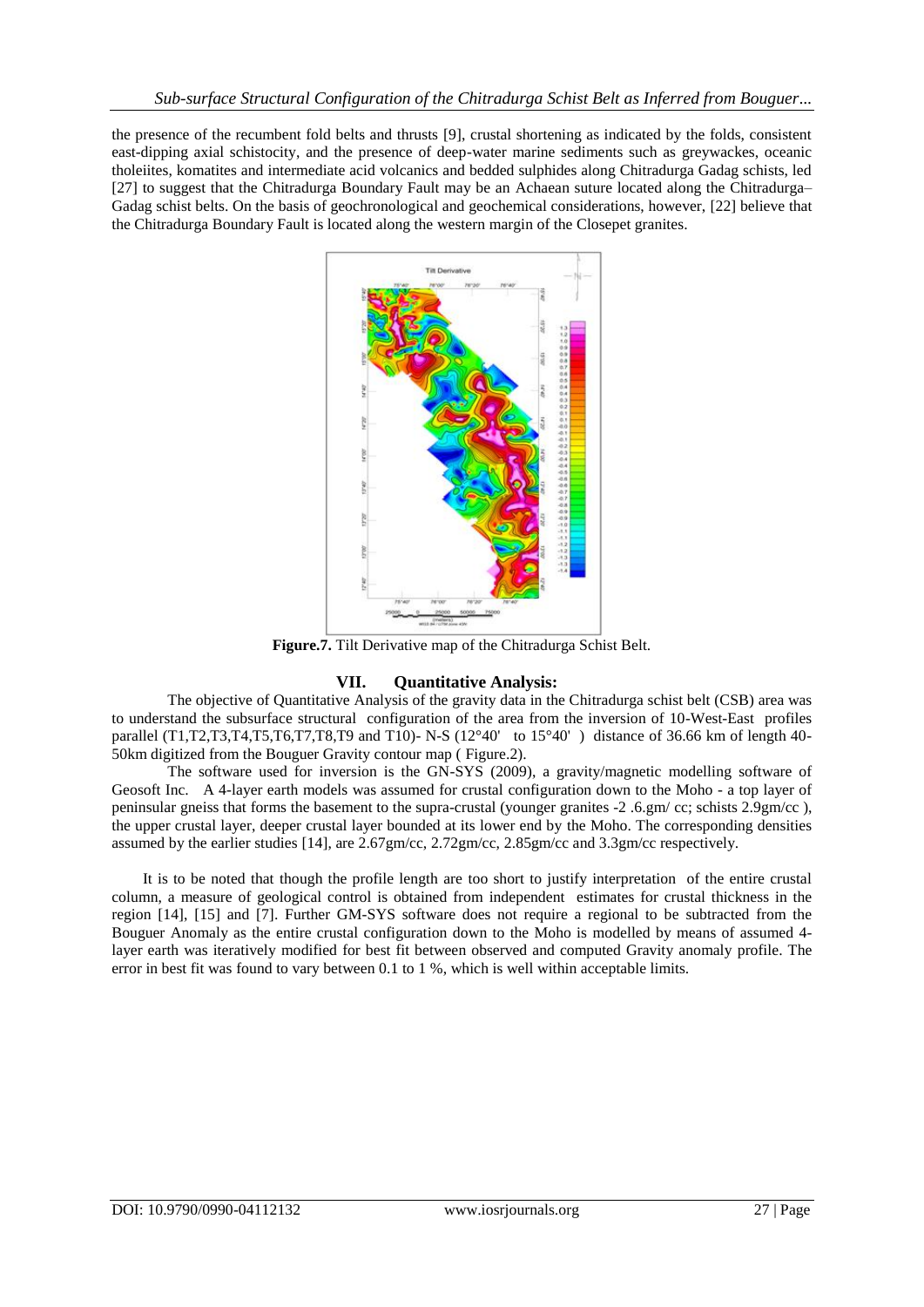

**Figure.8.(a).** Interpretation Section of the Gravity Traverse – T1 at 12° 40', (b) Interpretation Section of the Gravity Traverse – T2 at 13 $^{\circ}$ . (c) Interpretation Section of the Gravity Traverse – T3 at 13 $^{\circ}$  20'. (d) Interpretation Section of the Gravity Traverse – T4 at 13° 40'. (e) Interpretation Section of the Gravity Traverse – T5 at 14°. (f) Interpretation Section of the Gravity Traverse – T6 at 14° 20'. (g) Interpretation Section of the Gravity Traverse – T7 at  $14^{\circ}$  40'. (h) Interpretation Section of the Gravity Traverse – T8 at  $15^{\circ}$ . (i) Interpretation Section of the Gravity Traverse – T9 at  $15^{\circ}$  20'. (j) Interpretation Section of the Gravity Traverse – T10 at  $15^{\circ}$ 40'.

**Traverse-1:**This traverse (Figure.8a) runs from west to east along Latitude-12°40' is approximately 44km in length the crustal section along this profile is for the major part marked by gentle undulations. The topmost layer comprising younger granites is exposed at surface almost completely, where the higher density peninsular gneissic layer, is exposed to shallow depth. As compared to the deeper layers, these layers have an irregular shape. While the younger granitic intrusions, most evident between 2.75 to 44 km from the western to east of the profile, have a maximum thickness of 0.8km, the peninsular gneissic (P.G) have a variable thickness ranging from 0 to 10 km.

 There are two dipping faults i.e F1(CT), F2(West of the Chitradurga Schist belt is indicated at the 19.43km and 34.70 km which is marked by all the underline layers which were infer from qualitative analysis (Figure.3, 4, & 5). Surface expressing of these fault the contact between the Younger granite and Peninsular gneissic. Peninsular thickness is minimum 6km, maximum 10km, Upper crustal a thickness is minimum 16km, maximum 21km and Deeper crustal thickness is minimum 32km, maximum 35km.

**Traverse-2:**This traverse (Figure.8b) running along the latitude-13° the north of Yadiyur with 36.66 km south of T1 traverse, exhibit comparatively more regular crustal structure from west to east is approximately 45km The topmost layer comprising younger granites and Chitradurga Schist exposed at station between 2.25 to 27.48 km have a maximum thickness of 2.79km and CT schist 27.48 to 45km from the western to east of the profile, have a maximum thickness of 0.52km, the peninsular gneissic have a variable thickness ranging from 0 to 14 km.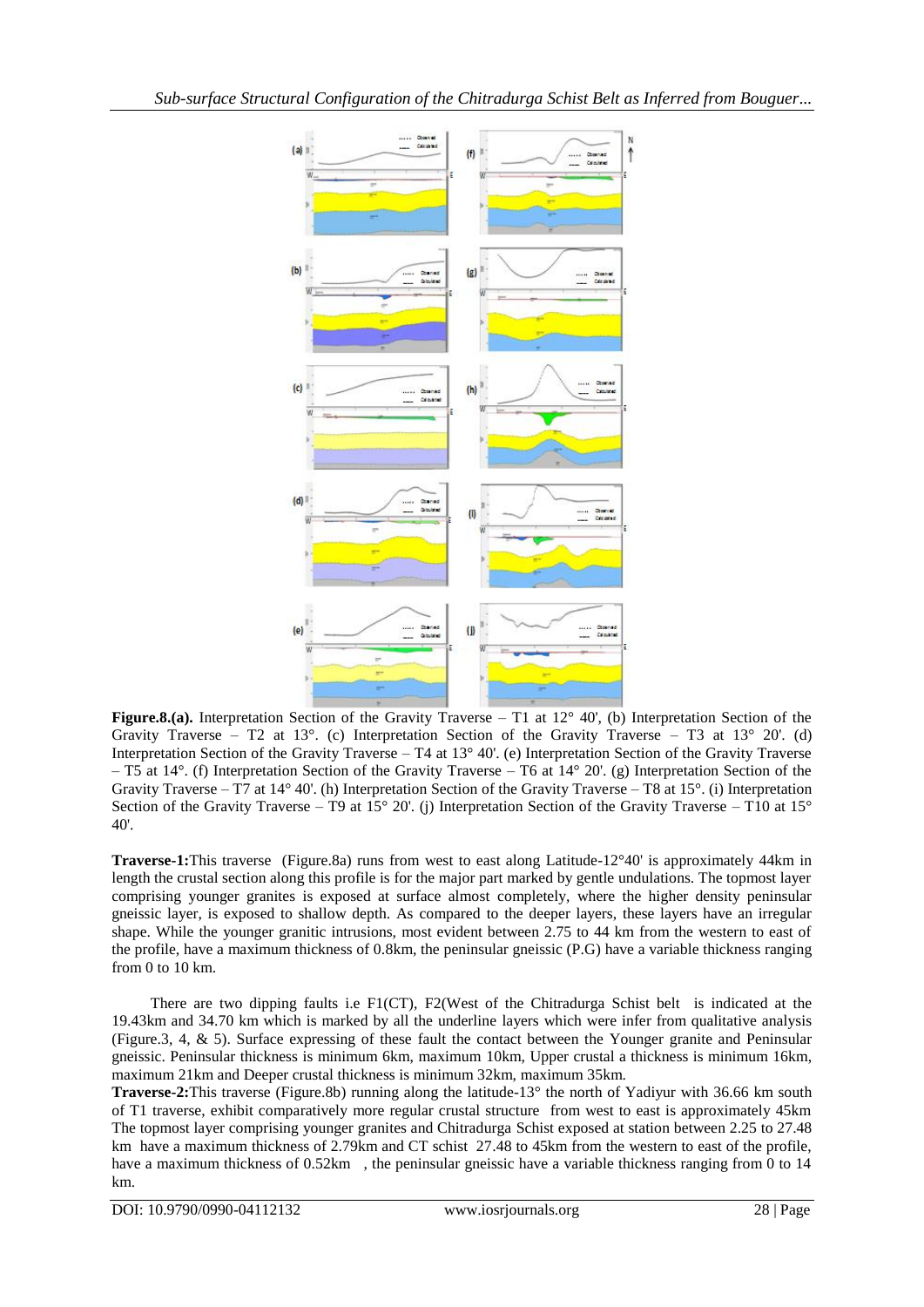One dipping fault i.e F2 (west of CT) is indicated at 30.797km which is marked by all the underline layers which were infer from qualitative analysis. Surface expressing of these fault the contact between the Younger granite and Peninsular gneissic. Peninsular thickness is minimum 8km, maximum 14km, Upper crustal thickness is minimum 17km, maximum 23km and Deeper crustal thickness is minimum 29km, maximum 33km. **Traverse-3:** This traverse (Figure.8c) running along the latitude- 13°20' north of Kibbanahalli with 36.66 km ' south of T2 Traverse, representing. The younger granitic is most evident between 1.85 to 9 km from the western to east of the profile, have a maximum thickness of 0.42km and Chistradurga Schist (CT) 9Km to 62km from the western to east of the profile, have a maximum thickness of 2.05km , the host rocks have a variable thickness ranging from 0 to 12 km.

There are two dipping faults i.e F1(CT),F2 is indicated at the 13.74km and 44.65km which is marked by all the underline layers which were infer from qualitative analysis. Surface expressing of these fault the contact between the Younger granite and Peninsular gneissic. Peninsular thickness is minimum 10km, maximum 12km, Upper crustal thickness is minimum 21km, maximum 22km and Deeper crustal thickness is minimum 32km, maximum 32.72km.

**Traverse-4:** This traverse (Figure.8d) running along latitude 13°40' near of Hiriyur have three dipping faults i.e F1(CT), F2(west of CT) and small fault f8 along west to east is have marked at 15.67km, 43.37km and 65.75km which is marked by all the underline. Surface expressing of these fault the contact between the Younger granite and Peninsular gneissic. Thickness peninsular gneissic is minimum 9km, maximum 14km , Upper crustal thickness is minimum 22km, maximum 26km and Deeper crustal thickness is minimum 33km, maximum 37km.

**Traverse-5:**This traverse (Figure.8e) running along latitude 14° near to Hiriyur west to east with 36.66 km south of T4-traverse on this profile average thickness of the constant layers There are two dipping faults are identified from the bouguer gravity (Figure.2) i.e F1(CT), F2is indicated at the 5.93kmand 30.79km. Peninsular thickness is minimum 9km, maximum 13km, Upper crustal thickness is minimum 19km, maximum 23km and Deeper crustal thickness is minimum 31km, maximum 32km.

**Traverse-6:** This traverse (Figure.8f) running along latitude 14°20' upto Chellakere with 36.66 km south of traverse T5. Along this profile the response from Younger Granite (YG) and Chitradurga Schist Belt (CSB) is evident which agrees with known geology of the area, there is a significant expression for the inferred four dipping faults i.e f6, f1, F1(CT) and F2 is indicated at the 19.727 km, 30.739km, 43.52km and 67.32km which is represents up to Moho. The peninsular gneissic infer depth is a minimum 9km, maximum 13km , Upper crustal thickness is minimum 19km, maximum 23km and Deeper crustal thickness is minimum 31km, maximum 34km.

It is interesting to note that on the northern profiles between T8-T7 there is a sudden shift in trend of the schist belt from NW-SE to N-S might be due to NE-SW fault, the configuration of the crustal thickness have more homogeneous.

**Traverse-7:**This traverse (Figure.8g) runs along latitude-14°40' near Sokke from west to east is approximately 188km with 36.66 km south of traverse T6. While the Chitradurga schist 42.06 to 88km from the western to east of the profile, have a maximum thickness of 0.86km, the peninsular gneissic have a variable thickness ranging from 0 to 13km. The upper crustal layer is some what in irregular shape layer and comparatively thinner than on other southern profile. It appears that it is the deeper layers contribute more to the bouguer gravity.

There are two dipping faults i.e F1(CT), F2 is indicated at the 37.13km and 57.73km which is marked by all the underline layers which were identified. Surface expressing of these faults the contact between the Younger granite and Peninsular gneissic. Peninsular thickness is minimum 8km, maximum 13km, Upper crustal thickness is minimum 22km, maximum 27km and Deeper crustal thickness is minimum 36km, maximum 40km. **Traverse-8:** This traverse (Figure.8h) runs along latitude-15° near of Harehadagalli with 36.66 km south of traverse T7 from west to east through the is approximately 112km, have a marked with agrees with the known geology of the and response on the bouguer gravity is a bell shaped anomaly.

Qualitative along T8 travel indicate result similar to each profiles. The total layer varying peninsular thickness is minimum 11km, maximum 18km. The total layer varying Upper crustal thickness is minimum 17km, maximum 27km and Deeper crustal thickness is minimum 25km, maximum 35km.

**Traverse-9:** This traverse (Figure.8i) runs along latitude-15°20' through the south of Gadag with 36.66 km south of traverse T8 similar to previous profile faults. There are three dipping faults i.e f4, F1(CT) and F2(west of CT), is indicated at the 4.75km,18.248km and 26.737km. Peninsular gneissic thickness is minimum 5km, maximum 13km, Upper crustal and Deeper crustal thickness is minimum 17km, maximum 24km and minimum 28km, maximum 35km respectively, through the associated adulation of crustal layers is lesser on this profile Younger granite have a very marked expression at about 17.69km from the western to eastern of the profile.

**Traverse-10:**This traverse (Figure.8j) runs along latitude-15°40' west to east with 36.66 km south of traverse-T9 is the northern most profile in the study area and measuring 68km length is shorter than other profile shown in figure the peninsular gneissic along this profile has seen.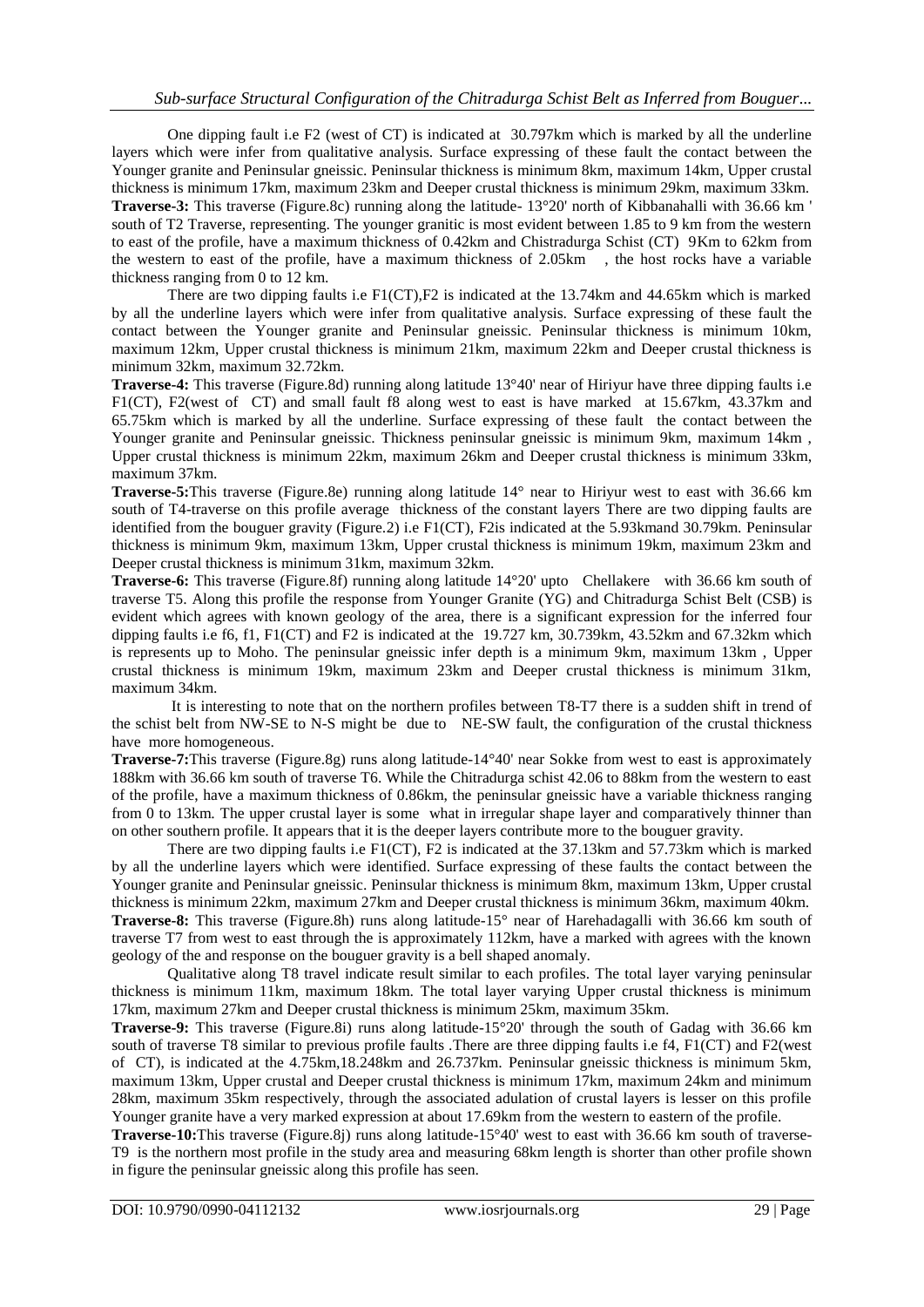There are three dipping faults i.e F1(CT), F2 and small fault f9 is indicated at the 15.76km, 21.445km and 26.77km. Peninsular thickness is minimum 7km, maximum 11km Upper crustal and deeper crustal thickness is minimum 19km, maximum 22km and minimum 30km, maximum 32km respectively. The details of the interpreted subsurface layers information shown in table-1.

| Tabled-1.              |                      |                         |                                   |                                                                      |                                                     |                               |                                                  |                                                                                |
|------------------------|----------------------|-------------------------|-----------------------------------|----------------------------------------------------------------------|-----------------------------------------------------|-------------------------------|--------------------------------------------------|--------------------------------------------------------------------------------|
| <b>Traverse</b><br>No. | <b>Figure</b><br>No. | the<br>traverse<br>(Km) | Length of At Latitude<br>(Degree) | Supra Crustal<br>$(YG^*$<br>&<br>$CSB**$<br><b>Thickness</b><br>(Km) | Peninsular<br><b>Gneissic Range Crustal</b><br>(Km) | <b>Upper</b><br>layer<br>(Km) | <b>Deeper</b><br><b>Crustal</b><br>layer<br>(Km) | <b>Inferred</b><br><b>Structural</b><br><b>Features</b><br>at<br>distance (km) |
| T1                     | 8a                   | 44                      | $12^{\circ}40'$                   | YG(0.8)                                                              | $6 - 10$                                            | $16 - 21$                     | $32 - 35$                                        | $F1(19.43)$ ,<br>F2(34.70)                                                     |
| T <sub>2</sub>         | 8b                   | 45                      | $13^{\circ}00$                    | $YG(2.79)$ ,<br>CSB(0.52)                                            | $8 - 14$                                            | $17-23$                       | 29-33                                            | F2(30.797)                                                                     |
| T <sub>3</sub>         | 8c                   | 62                      | 13°20'                            | $YG(0.42)$ ,<br>CSB(2.05)                                            | $10-12$                                             | $21 - 22$                     | 32-32.7                                          | F1(13.74),<br>F2(44.65)                                                        |
| T <sub>4</sub>         | 8d                   | 84                      | $13^{\circ}40'$                   | $YG(1.08)$ ,<br>CSB(1.92)                                            | $9 - 14$                                            | $22 - 26$                     | 33-37                                            | $F1(15.67)$ ,<br>F2(43.37)<br>& $f8(65.75)$                                    |
| T <sub>5</sub>         | 8e                   | 108                     | $14^{\circ}00$                    | $YG(0.31)$ ,<br>CSB(3.00)                                            | $9 - 13$                                            | $19-23$                       | 31-32                                            | $F1(5.93)$ ,<br>F2(30.79)                                                      |
| T <sub>6</sub>         | 8f                   | 104                     | $14^{\circ}20'$                   | YG(0.81),<br>CSB(2.15)                                               | $9 - 13$                                            | $19-23$                       | 31-34                                            | $f6(19.72)$ ,<br>$f1(30.73)$ ,<br>F1(43.52)<br>&<br>F2(67.32)                  |
| T <sub>7</sub>         | 8g                   | 188                     | $14^{\circ}40'$                   | CSB(0.86)                                                            | $8 - 13$                                            | 22-27                         | $36-40$                                          | $F1(37.13)$ ,<br>F2(57.73)                                                     |
| T <sub>8</sub>         | 8h                   | 112                     | $15^{\circ}00$                    | CSB(8.48)                                                            | $11 - 18$                                           | $17 - 27$                     | $25 - 35$                                        | $F1(16.12)$ ,<br>F2(40.27)<br>$\&$<br>f3(48.79)                                |
| T <sub>9</sub>         | 8i                   | 80                      | 15°20'                            | $YG(2.17)$ ,<br>CSB(5.13)                                            | $5 - 13$                                            | $17 - 24$                     | 28-35                                            | $f4(4.75)$ ,<br>$F1(18.24)$ ,<br>F2(26.737)                                    |
| T <sub>10</sub>        | 8j                   | 68                      | $15^{\circ}40'$                   | YG(2.47)                                                             | $7 - 11$                                            | 19-22                         | $30 - 32$                                        | $F1(15.76)$ ,<br>F2(21.44),<br>f9(26.77)                                       |

\*YG-Yonger Granite, \*\*CSB-Chitradurga Schist Belt

## **VIII. Sub-Surface Topography of the Crustal layer:**

The configuration of the layers classified into two types i) Subsurface crustal and ii) Upper and deeper (Moho) crustal layer along all profiles in the study region are digitized and present in 3D-contour images.



**Figure 9.(a).** 3-D View of younger granites. (b). 3-D View of Chitradurga Schist Belt.( c). 3-D View of Peninsular Gneissic layer. (d). 3-D View of upper crustal layer. (e). 3-D View of deepar crtustal layer.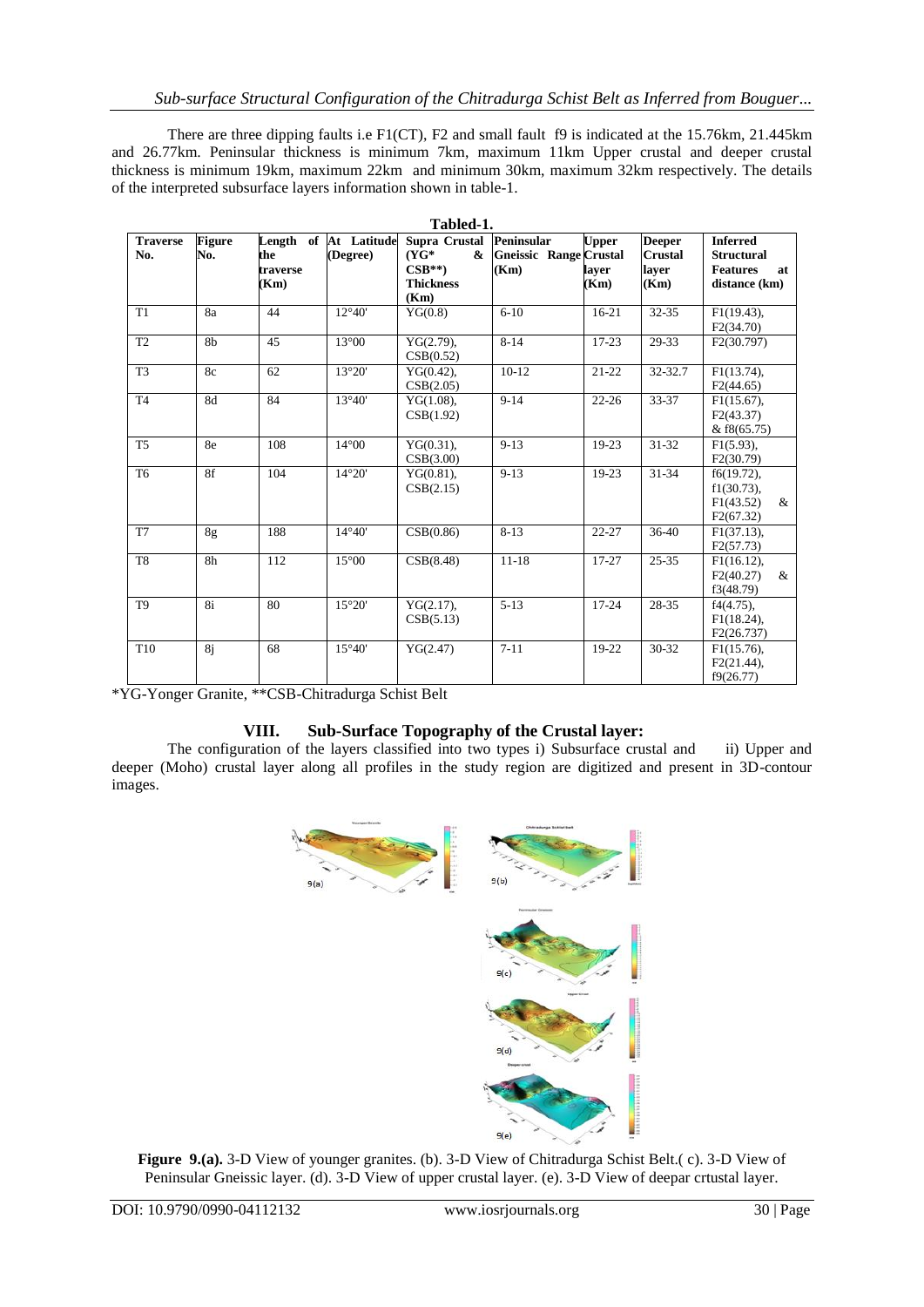From the 3-D contour images of the YG (Figure.9a.), which shown the zero shade (light green) for the lower part of the study area it is evident that they are present only in the western part. The YG exposures appear to be concentrated as circular features with maximum depth of 2.5 km and Chitradurga Schist belt (Figure.9b) showns the zero shade (light green) two highs of the study area it is evident that they are present Begawadi in North region and Sirankatte central part of the study area . The peninsular gneiss (Figure.9c) is very uneven in geometry, the exercise yielded the continuous of geological features based on the strike continuous of alternative gravity high and lows representing the syncline and anticline structures with topographic high and lows passing through the different formation. The high density metavolcanic low depicted high gravity high axis wise versa gravity lows, gravity low density (intrusion) are the anticline generally occupying the topographic highs and low axis. Its thickness varies from 0 to 18km the lower part is present in the North and one deep seated is located in North at Harpanahalli of the study area and the maximum depth of circular feature occurred at depth of 17km. While variations in this layer by themselves give only depth to basement, when taken in conjunction with the configuration of the Upper crustal layer, the presence of shallow faults can be inferred, and when taken in conjuction. The 3D view of Upper Crustal shown in Figure.9d. and Deeper Crustal layer shown in Figure.9e.

## **IX. Summary and Conclusion:**

 New gravity data of Gadag to Chitradurga Schist Belt (CSB) covering an Area 6000 sq.km from CSB to Gadag were analyse Qualitative and Quantitative. From qualitative analysis applying different gradient techniques i.e Horizontal Gradient (HDR), Vertical Gradient (VDR), Tilt Derivative and Analytical signal. were brought out structural configuration of the region. Bouguer Gravity highs and lows were demarked and represent by Schist belts and Younger Granite with anticline and syncline structures respectively. Based on analytical signal Three discontinuous segments of Gadag and Chitradurga schist belts are identified there are namely A-sector (villages: Gadag, Srirahalti), B-sector (vil: Belhatti, Bagawadi, Hirehadagalli), C-sector (vill:Jagalur, Brilicrodu, Bharmasagar, G.R.halli, Chitradurga and Chellakere), D-sector (vill: Hiriyur, J.G.Halli and Huliyar) and E-sector (vill: Yadijur), these five sectors are separated by a local deep-seated fault (NE-SW fault) further significantly it was found that CT fault is limited in it north ward extension by a major NE-SW fault. These zones are significant tectonic of the region segments and these were separated by NE-SW, NW-SE, N-S trending faults. The main segment of the Chitradurga - Gadag Schist Belts bounded Chitradurga Thrust fault and west by NNW-SS fault, two major faults (F1, F2) and minor faults nine identified.

The sub-surface configuration of each of these layers were obtained by digitizing the corresponding crustal structure and presented as 3D contour map reveal structural complexity with plunging synclines, anticlines and folded along E-W trending warps.

#### **Acknowledgments:**

 The authors gratefully acknowledge the financial support extended by the UGC New Delhi for granting RFSMS fellowship and Awarding of UGC Emeritus Professor of G.Ramadass.

#### **References:**

- [1]. Anand S.P. and Mita Rajaram, 2003. Study of Aeromagnetic data over part of eastern ghat mobile belt and Bastar Craton.Gondwana; Res.6, PP-859-865.
- [2]. A.P .Singh, Mishra,D.C., Laxman, G., 2003 Apparent Density Mapping and 3-D Gravity Inversion of Dharwar Crustal Province. J.Ind. Geophys.Union, Vol.7. No.1, pp.1-9.
- [3]. Anand, S.P. and Rajaram mita (2002) Aeromagnetic data to probe the Dharwar Craton. Curr. Sci., v.83(2), pp.162-163.
- [4]. Babu.V.R.R.M. 2001. Plate tectonic history of the Indian plate Nellore-Khammam schist belt. Bengaluru; Indian Academy of Geosciences.PP-1-183
- [5]. Chadwick.B., Vasudev.V.N and Hegde.G.V., 2000. The Dharwar Craton, southerh India interpreted as the result of late Archean oblique Convergence, Precambrian Reseach.99 (2000), PP.91-111.
- [6]. Gupta.M.L., Heat flow [in the Indian Peninsula—its geological and geophysical implications.](http://www.sciencedirect.com/science/article/pii/0040195182900087) Tectonophysics, 1982 Elsevier., [Volume](http://www.sciencedirect.com/science/journal/00401951/83/1) 83, Issues 1–2, 10 March 1982, Pages 71–90.
- [7]. Gokarn.S.G., Gupta.G, and C.K.Rao : Geophys 2004. Geoelectric Structure of The Dharwar Craton from magnetotelluric studies; Archean suture identified along the Chitragurga-Gadag schist belt. Geophy.Jou.Int.vol.158 (2) , PP.712-728.
- [8]. Hari Narayan. and Subrahmanyam, C., 1986. Precambrian Tectonics of the South Indian Shield Inferred from Geophysical Data. The Journal of Geology, Vol. 94, No. 2, pp. 187-198.
- [9]. Kaila.K.L., Roy Chowdhury.K., Reddy.P.R., Krisna.V.G., Harinarain, Subbotin.S.I., Sollogub.V.B., Chekunov.A.V., Kharetchko.G.E., Lazarenko.M.A and Ilchenko.T.V., 1979. Crustal structure along the Kavali-Udipi profile in the Indian Peninsular Shield from deep seismic sounding . Jou.Geol.Soc.India.Vol.20,PP-307-333.
- [10]. Mukhopadhyay, D., Barl, M.C. and Gosh, D. (1981) A tectono stratigraphic model of Chitradurga schist belt, Karnataka, India. Jour. Geol. Soc. India, v.22, pp.22-31.
- [11]. Naqvi,S.M., and Rogers,J.J.W., 1987. Precambrian geology of India, Oxford Monographys on Geology and Geophysics, No.6 Oxford Univ. Press, PP-107-116.
- [12]. Naqvi, S.M. (1973) Geological structure and aeromagnetic and gravity anomalies in the central part of Chitradurga schist belt, Mysore,India. Geol. Soc. Amer. Bull., v.84, pp.1721-1732.